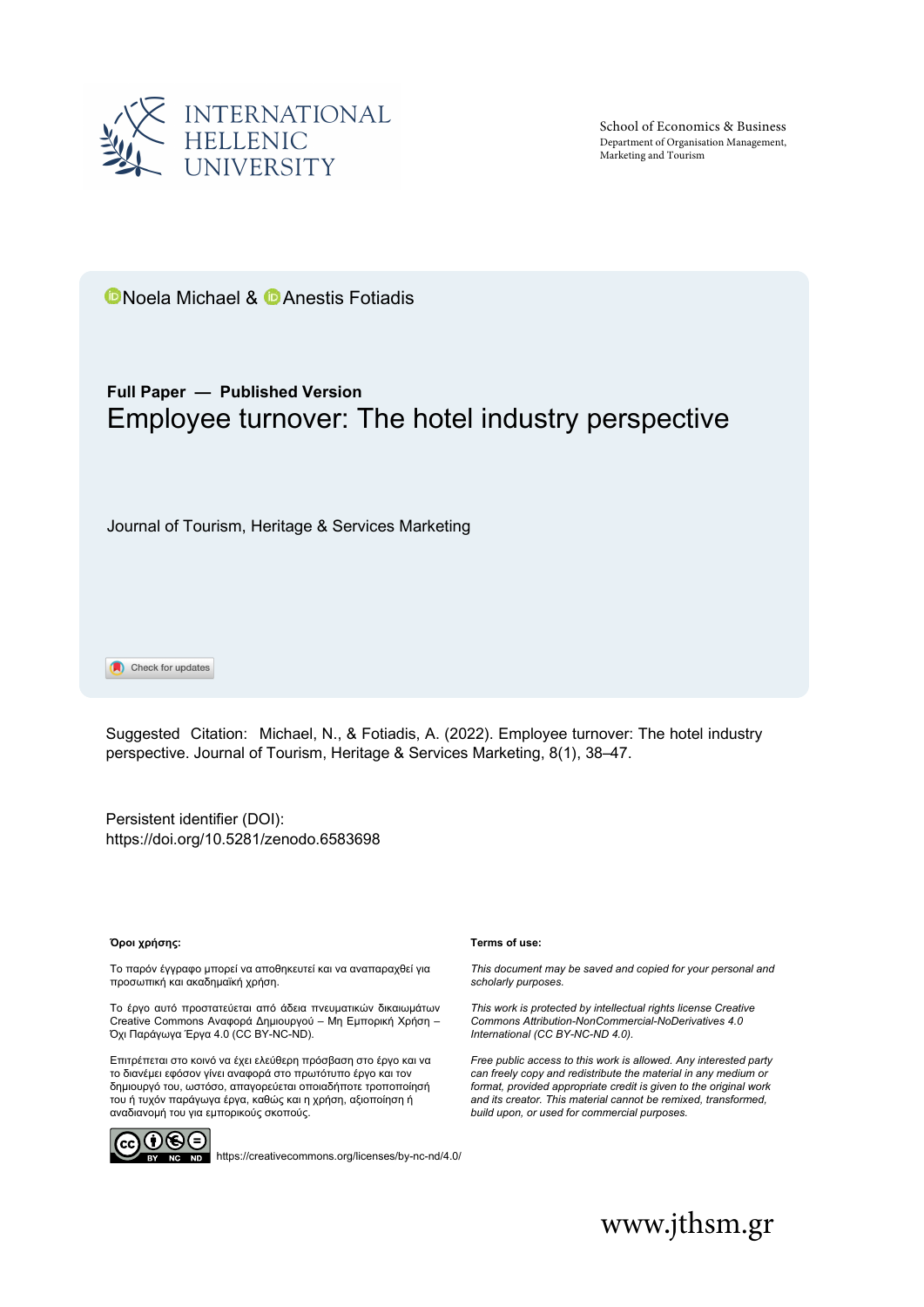Check for updates

# **Employee turnover: The hotel industry perspective**

# **Noela Michael**

Zayed University, United Arab Emirates

# *Anestis Fotiadis*

Zayed University, United Arab Emirates

#### **Abstract:**

*Purpose: This study analyzes employee turnover in the under-researched context of the Gulf Cooperation Council.*

*Methods: This study uses a qualitative approach to examine the reasons for turnover and strategies adopted within the hotel sector to reduce this turnover*

*Results: The findings reveal that turnover reasons are organization- and employee-specific. Strategies to reduce turnover include promoting a good work environment, providing transfer opportunities, talent and development planning, and implementing exit strategies to find out employees' reasons for leaving. These findings will benefit the hotel industry's human resource planning, as most employees are expatriates, and will reduce costs in terms of new recruitmentThis study examines the effect of market sensing and interaction orientation capabilities on the marketing performance of service based firms in Ghana. The study particularly explored the moderation effect of interaction orientation capability on the relationship between market sensing and firm performance of the service firms.*

*Implications: From a context based perspective cultural differences between employees' nationalities are a reason for turnover linked to differences in salary and benefits. "Social" and "economic" value are key elements for human resource professionals to consider when developing employee benefits.*

**Keywords:** *Employee Turnover, Hospitality Industry, Hotels, Human Resource Management, United Arab Emirates*

**JEL Classification:** *E24, L83, J63*

**Biographical note:** Noela Michael (Noela.Michael@zu.ac.ae) PhD, is an Assistant Professor at Zayed University, College of Communication & Media Sciences, Dubai, UAE. Her research focuses on tourist motivation, destination, branding and destination image. Anestis K. Fotiadis, PhD, is a Professor at Zayed University, College of Business, Department of Management, Abu Dhabi, UAE. His research focuses on event management, rural tourism and sustainable development. He has published more than 40 research papers in international academic journals such as Annals of Tourism Research, Tourism Management, Computers in Human Behavior, and Journal of Business Research, along with several books and book chapters. Corresponding author: Noela Michael (Noela.Michael@zu.ac.ae).

# **1 INTRODUCTION**

The human element is crucial for the service industry, especially the hospitality industry. Employees and their skills, attitudes, knowledge, personality, and behaviors play essential roles in organizational outcomes, such as service quality, customer loyalty, and satisfaction (Kusluvan et al., 2010). Employees play a prominent role in achieving organizational goals because the hospitality industry has unique human-centric characteristics, especially the high degree of human interactions between customers and service providers (Hartline & Jones, 1996; Kusluvan et al., 2010; Parasuraman et al., 1985).

The importance of the human element was recognized during the industrial revolution resulting in the formation of a set of

© 2022 Authors. Published by International Hellenic University ISSN: 2529-1947. UDC: 658.8+338.48+339.1+640(05) http://doi.org/10.5281/zenodo.6583698 Published online: 30 May 2022 www.jthsm.gr

formal systems to effectively and efficiently use human assets within organizations (Delery & Doty, 1996; Mathis & Jackson, 2000; Schneider, 1994). Today, it is widely accepted that the policies and practices of human resources management (HRM), as well as organizational culture and climate, can directly influence employees' attitudes and performance (Barney & Wright 1998; Mueller, 1996; Wright et al., 2001). HRM activities and initiatives range from career planning and design, recruitment and terminations, training and devel-opment, promotion and motivation, employee involvement and participation, compensation and benefits, to legal issues, performance appraisals, job security, employee relations, and health and safety (Mathis & Jackson, 2000; Tanke, 2001; Fu & Kapiki, 2016).

HRM practices were initially designed to create competitive advantages for a firm by leveraging human capital to



Some rights reserved. Except otherwise noted, this work is licensed under **https://creativecommons.org/licenses/by-nc-nd/4.0**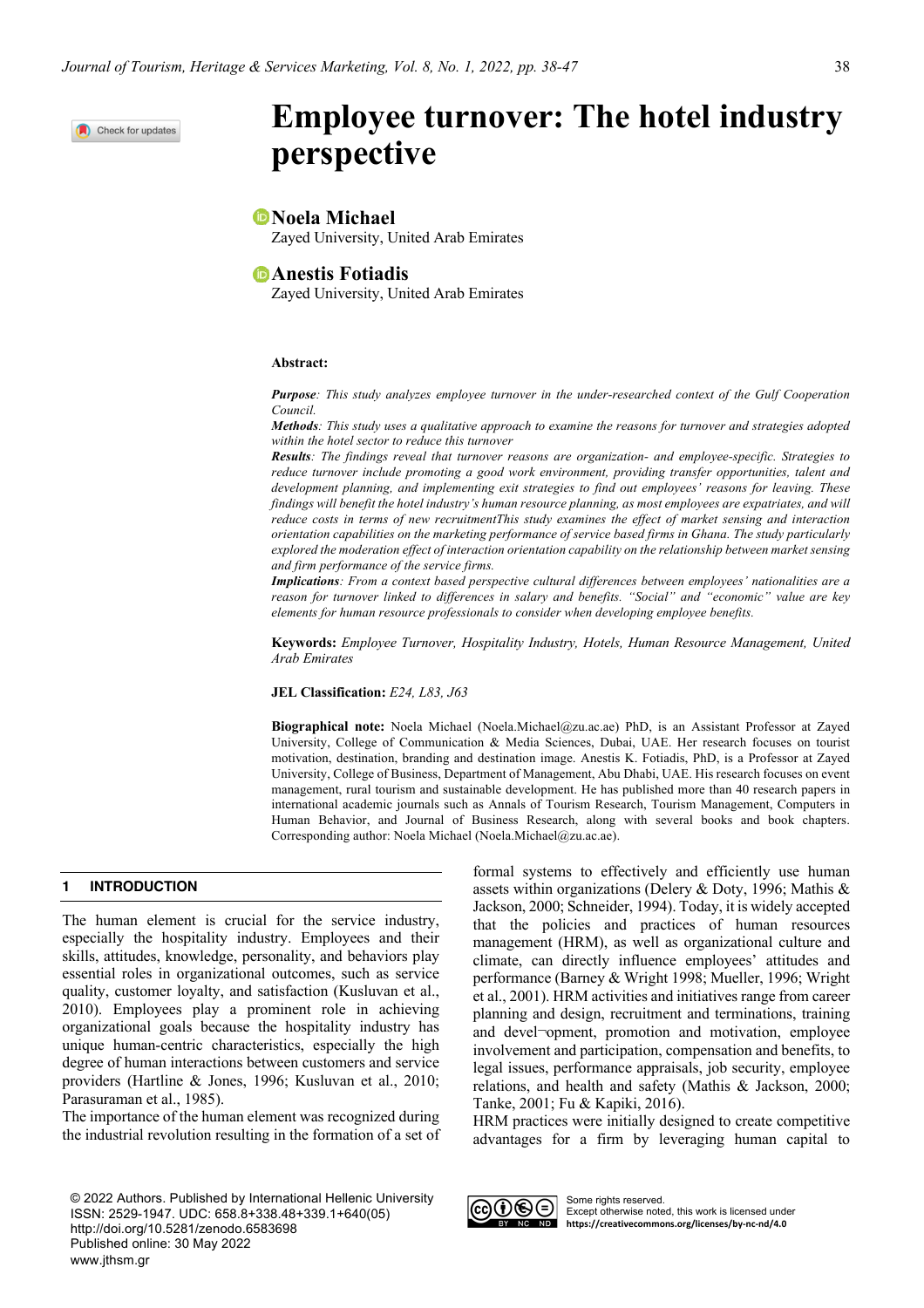optimally contribute to its business objectives (Delery & Doty, 1996). Contemporary HRM models are based on an organization providing highly specialized services to its employees. In current models, employees are identified as humans first before being resources, and some organizations title their Human Resources (HR) department as the "talent management" office (Boella & Goss-Turner, 2019; Thunnissen, 2016).

The hotel industry is competitive and labor-intensive, and thus depends heavily on human capital (Haldorai et al., 2019; Michael, Reisinger, Hayes, 2019). Despite the many efforts to keep employees happy and retain them satisfactorily, employee turnover within the hospitality industry remains widespread. Employee turnover affects business performance, causes overworked and stressed employees (Buchman et al., 2020), and negatively impacts their attitude (Dickerson, 2009). Given these outcomes, it remains relevant to explore the intentions related to employee turnover and determine what strategies are adopted to retain employees.

In recent years, studies have investigated employee turnover in China (Huang et al., 2019; Huang et al., 2018; Wen et al., 2020), China and the US (Chen et al. 2018), Malaysia (e.g., Abo-Murad & Al-Khrabsheh, 2019; Haldorai et al., 2019), Mexico (Dominguez Aguirre, 2018), South Africa (e.g., Ezeuduji & Mbane, 2017), and Turkey (e.g., Akgunduz et al., 2020). However, no study to date has investigated employee turnover within the Gulf Cooperation Council (GCC) countries, in particular the United Arab Emirates (UAE). Employee turnover is critical to the hotel sector in the UAE because 95% of hotel employees are expatriates (Elbanna & Elsharnouby, 2018) with different cultural backgrounds and variations in language, communication, and work skills. Therefore, it is extremely important for HR departments within the hotel industry to manage their human capital with the knowledge, skills, and uniform standard of performance that meets international standards, provides high standards of service delivery, and shows respect towards the countries' Arab values and traditions (Elsharnouby & Elbanna, 2021). For the purpose of this study the researchers selected Dubai as it is the most visited city in the UAE. Dubai is one of seven emirates of the UAE, and expatriates comprise 85% of its population (worldpopulationreview, 2021). In Dubai, many Emiratis choose to work in the government due to its significant benefits (Toledo, 2013), resulting in the private sector's, including the hotel industry's, heavy dependence on the expatriate population described above due to Emiratis not working in the tourism and hospitality sector (Haq et al.,, 2021).

The city ranks in the top five cities for hotel development worldwide, with 154 hotels and 48,365 rooms to be built. There is an even share between four- and five-star properties, around 49% and 51%, respectively (Hahn, 2020). Reisinger et al. (2019) noted that there is a need for human resources in the hotel sector to improve employee competency, attitude, service provided, and skills through training. The role of human resources is critical to the recruitment and retention of employees (Mejla et al., 2015). It is known that the hotel industry offers low salaries and conditions (Bresciani et al., 2012); therefore, human resource management must develop strategies that create an attractive and positive work environment that reduces employee turnover and enhances retention.

- to determine the turnover rate of employees within fourand five-star hotels;
- to identify the main reasons for employee turnover; and
- to analyze the strategies adopted by HR to reduce employee turnover.

#### **2 LITERATURE REVIEW**

#### **2.1 HRM strategies in hospitality**

HR practices are often referred to as high-performance or high-commitment work systems because they are associated with overall organizational performance and other outcomes, such as lower turnover and higher productivity (Chuang & Liao, 2010; Messersmith & Guthrie, 2010; Takeuchi, Chen, & Lepak, 2009). Hospitality research has revealed common high-performance work practices including decentralized decision-making; transparency and open communication; employee empowerment through training and education; flexible work assignments; attitude assessment; performance appraisal; selection, recruitment, and grievance procedures; rewards and incentives; and engagement programs (Sharma & Gursoy, 2018). HR managers may also improve employee performance through approaches unique to their organizations and employees.

On the other hand, Mbah and Ikemefuna (2012) highlighted that employee job satisfaction is not linked to employee turnover, management, and salary. For instance, employee engagement, which is the extent to which individuals are focused, absorbed, and attentive in performing their tasks, has been found to be dependent on individuals' demographics, such as age, with older employees usually being more engaged than younger ones (Rigg et al., 2014). In addition, Karatepe and Olugbade (2009) found that some personal characteristics of hotel frontline employees, such as trait competitiveness, are better predictors of work engagement than others, such as self-efficacy. Hotel employees' self-evaluation and organizational psychological climate can influence work engagement (Lee, 2012). Presbitero (2017) also explored the relationship between organizational characteristics and work engagement and found that positive changes in reward management systems, training, and development can significantly improve employee engagement. Furthermore, in Marinakou's and Giousmpasoglou's (2019) investigation of talent retention strategies in luxury hotels across the US, the UK, Australia, and Greece, they confirmed a correlation between employee engagement and retention. They found that employees showed more commitment to their organizations when they were encouraged to participate in decision-making and recruitment processes and team building and social activities because they felt that they were part of a family.

Performance appraisal (PA) is another common HR practice that formally assesses employee performance and shares feedback with the individual or team (Shen, 2004). PA systems essentially determine punishments and rewards, as well as training and discipline (Sudin, 2011). Kondrasuk (2012) asserted that, although essential, PA activities are the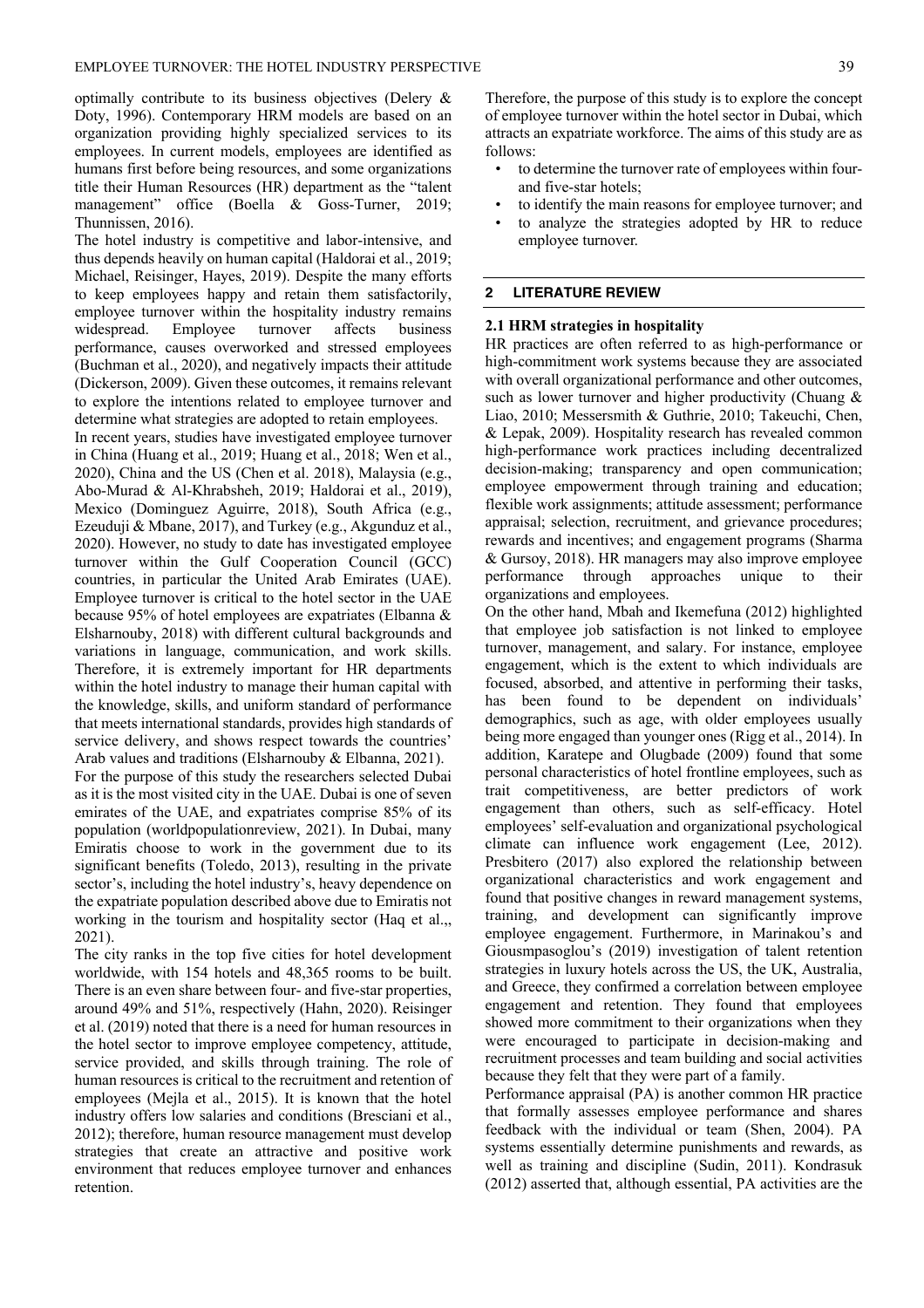most disliked HR practices and suggested that PA plans should have clearer goals, focus on both results and behavior appraisals, and have appropriate timing to avoid bias. A fair PA system can benefit both competent employees with the opportunity to be recognized and ascend the career ladder and managers to align the organization's ability and goals (Kondrasuk, 2012; Nassar & Zaitouni, 2015). Nassar and Zaitouni (2015) also suggested that organizations should develop policies in which managers foster support and transparency among their employees because PA systems that are perceived as just are better able to achieve their goals. Their findings indicated that employees who perceive their managers as supportive and their organizations as fair also believe their supervisors are more competent.

#### **2.2 Turnover in the hospitality industry**

High turnover is another major challenge in the hospitality industry, and innovative HR strategies are required to retain employees (Cheng & Brown, 1998; Karatepe & Kilic, 2007). Current statistics show that the employee turnover rate in the hospitality industry ranges from 30% to 73% worldwide (Malyarov, 2020). The average turnover rate in the hospitality industry is extremely higher than in other sectors (Cicerale, 2020). Prior research (see Abdien 2019; Dusek et al. 2014; Mohsin et al. 2015) has documented many drivers related to high employee turnover in the hospitality industry. Recent work has confirmed these findings and suggested new directions. For example, Qui et al. (2015) documented the antecedents of employee turnover intention in China and reconfirmed common themes, such as promotional and advancement opportunities, work-life balance, work-group cohesion, leadership factors, and wages. They also found that employees' fit in the community and with their city's lifestyle were important reasons for employee retention.

Chen and Wu (2017) also found a correlation between transformational leadership behaviors, leader-member exchange, and psychological breach in the Taiwanese hotel context. They suggested that if hospitality organizations recruit managers with better transformational leadership skills, they can formulate more beneficial relationships with their team members, which is reflected in greater trust, commitment, and respect. As employees' psychological bonds with their leaders are enhanced, turnover intention decreases. Gordon, Tang et al. (2019) similarly revealed the relationship between supervisor support and turnover intention, which is mediated by subjective well-being, and found that perceived higher levels of support from supervisors result in higher subjective well-being, thus reducing turnover intention.

Dusek et al. (2014) divided the drivers of turnover intention into two categories: personal and organizational characteristics. They found that service orientation as a personal characteristic directly influenced job satisfaction and organizational commitment, through which service orientation indirectly impacted employee turnover intention. Service orientation is a set of personality traits such as being kind, helpful, sociable, and cooperative that make some people more successful in their customer interactions (Hogan et al., 1984). Finally, Mohsin et al. (2015) considered why employees leave despite all retention strategies in luxury hotels in India. Although they found common themes, such as job security and stimulation, earnings, organizational

loyalty, and enthusiasm, they proposed that the problem might be in considering the turnover factors as linear rather than quadratic and that managers should be aware of the optimal level of each variable.

# **2.3 Recommendations for employee retention strategies in hotels**

Knowledge about turnover predictors has led to hospitality literature identifying effective strategies for employee retention. Some of these strategies are general, such as training and development, improved compensation, and effective recruitment (Lee & Way, 2010; Moncarz et al., 2009; Pizam & Shani, 2009), while others are specific to particular groups of employees or organizations. For example, younger employees, or Generation Y, tend to demand career progression opportunities more than older staff or baby boomers (Meyers & van Woerkom, 2014; Terjesen et al., 2007); are technologically savvy and goaloriented (Terjesen et al., 2007); and place greater importance on the attractiveness of their organization's social environment (Josiam et al., 2008; Scoot & Revis, 2008), work-life balance, enjoyable and fair work and express ideas (Qui et al. 2015; Nassar & Zaitouni, 2015). Therefore, HR managers should develop strategies that incorporate supporting employees (Gordon, Adler et al., 2019), staff attitude, and background knowledge into HR practices to manage employees' expectations efficiently (Fok & Yeung, 2016).

Other trends, such as job specialization and increased use of information communication technologies, are changing the competencies and skills required for hotel professionals (Silva & Martins, 2016). Therefore, current studies have emphasized several innovative and classic HRM practices. Four main HRM practices that should be fostered are information technology (IT) training and development to save time on administrative tasks and facilitate effective coordination and communication systems (Nieves & Quintana, 2018; Silva & Martins, 2016); virtual teamwork, which is a new, common practice affecting both organizations' business objectives and individuals' professional development, training and development programs (Wickramasinghe & Dolamulla, 2017); recruitment and selection practices, which have traditionally been and remain one of the most important human resource practices (Nieves & Quintana, 2018); and employee value propositions (EVPs). EVP refers to a set of values and benefits that an organization offers in return for employees' services and has gained prominence as organizations are increasingly competing for skilled workers. EVP also represents an organization's brand among potential employees. Raj's (2021, p. 203) empirical results revealed that "*employees have greater intention to stay when their organizations deliver an EVP including development value, social value and economic value*." Therefore, the hospitality industry should further develop EVP from other employeecentered sectors to create an attractive workplace and retain staff.

Taking this information on employee turnover into consideration, this study first identifies the rates and reasons for job turnover. Second, the study then provides the strategies adopted by four- and five-star hotels to retain employees in an expatriate work environment.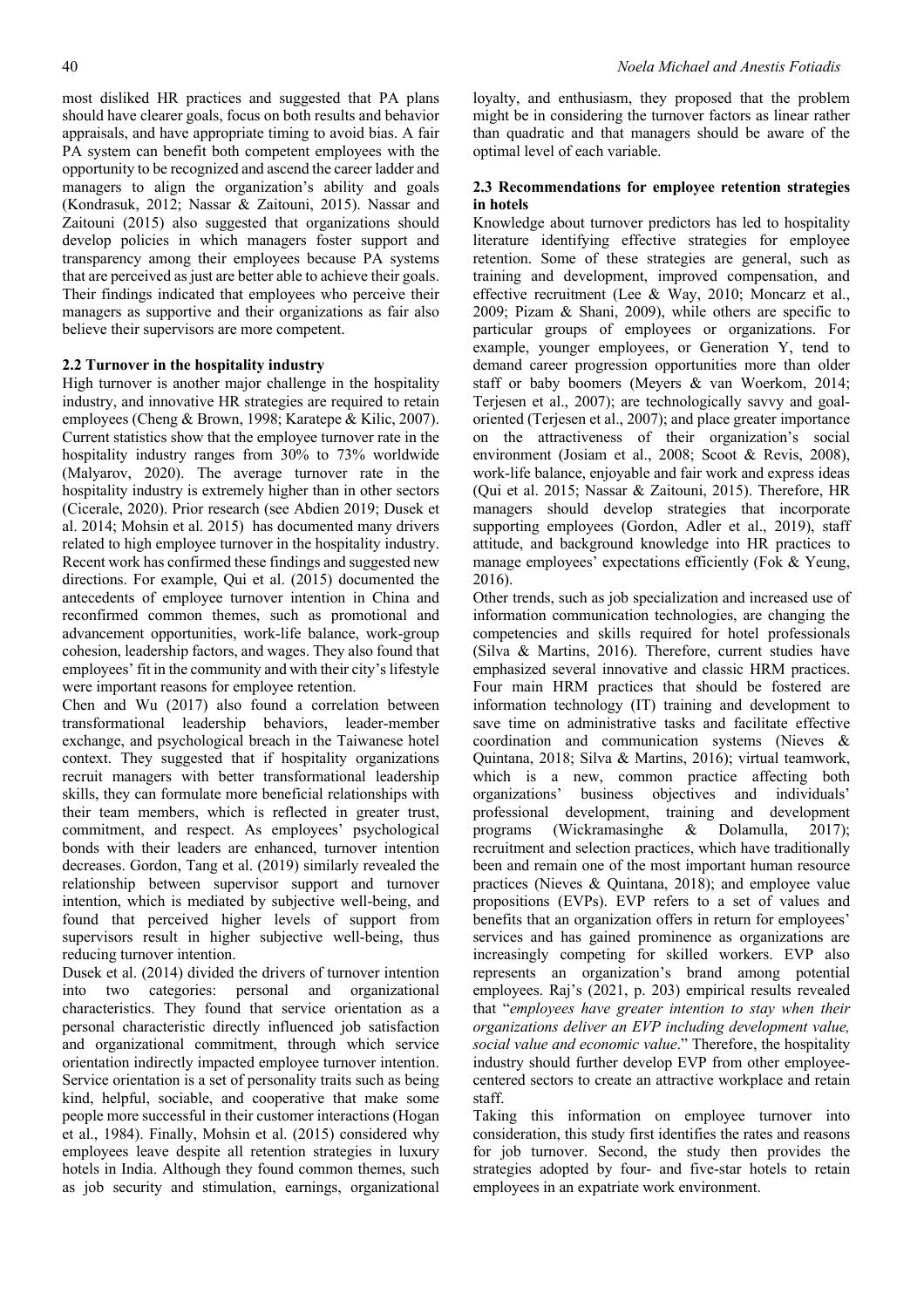#### **3 METHODOLOGY**

This study employed a qualitative research design to determine the turnover rate of employees within four- and five-star hotels in Dubai, the main reasons for employee turnover, and the strategies organizations adopted to retain employees. Since this study aims to gain an understanding of human resource managers' perspectives on concepts related to strategy and formulation, the managers were first contacted by phone or email before scheduling the interview, which lasted for 60–90 minutes and was audio-recorded.

#### **3.1 Participants**

The participants were chosen based on expert sampling on two criteria: a) they were currently working in a four- or fivestar hotel in Dubai, and b) they held managerial positions (e.g., assistant managers, managers, directors, or general managers) within the categories of human resources, training, or learning and development. We employed a professional referral sampling technique in which participants were selected via reference provided by an intermediary (Department of Tourism and Commerce Marketing: DTCM) (Hogan et al., 2009).

Qualitative studies include smaller sample sizes than quantitative studies (Song  $&$  Hsu, 201). The sample size is determined by the researchers and depends on the information to be gathered (De Gagne & Walters, 2010). A total of 12–40 participants is considered an ideal sample size (Koseoglu et al., 2016) but is dependent on data saturation. In the context of this study, 14 in-depth interviews were conducted with 17 participants as data saturation was achieved; the last few interviews did not provide any new information (Christou et al., 2008; Mason, 2010). In the case of the two interviews (participants 5 and 6 and participants 13 and 14) where the respondents were interviewed together, the respondents were from the same hotel or chain and they requested that the interview be done together. All participants provided informed consent also the study was approved by the authors university ethics committee.

#### **3.2 Method**

In phase one, all interviews were transcribed, and the transcripts were read and re-read. In phase two, the data were organized systematically by coding them based on the research aim. In phase three, the researchers developed newly "constructed" codes via open coding to elucidate interviewee experiences (Saldaña, 2013). The constructed codes are labels assigned to the dialogue (Xiao & Mair, 2006). In the final phase, the codes were reviewed, checked, and modified appropriately by the researchers to ensure that the meaning and context of the words or phrases used by the interviewees were correctly translated (Saldaña, 2016).

# **4 FINDINGS**

The study's findings established the turnover rate in the context of the hotel industry in Dubai. In establishing the main reasons for turnover, two main categories emerged with subsequent sub-categories. This study then uses that information to outline the retention strategies adopted by the hotel industry to retain employees.

#### **4.1 Turnover rate**

Interviewees reported a turnover rate that ranged between 5% and 42% (Figure 1). These findings are consistent with global statistics, with hospitality turnover ranging between 30% and 73% (Malyarov, 2020), which is much higher than other sectors (Cicerale, 2020), as previously stated. However, the turnover within the hotel sector in Dubai appears to average around 20%, which is typically consistent with industry statistics. Furthermore, in Dubai, the turnovers appear to be more frequent among the line staff than the managerial staff because some managers receive more or better benefits than they would receive in their home countries.

> *Turnover, you find the turnover more in the line staff. It is not in management because actually, management are getting things they would not get in their own countries. The lifestyle we have here is, I find, luxurious, even for Europeans; they will never be able to live in those areas, get this kind of medical insurance, be paid for those kinds of schools for their children. They will have to put their children in public schools; they will have to take the metro. (Participant 11)*

The reasons for staff turnover based on the findings of the indepth interviews are outlined in the following section.





## **4.2 Main reasons for turnover**

The respondents' reasons for quitting the job were classified into two categories: a) organizational reasons and b) personal reasons.

#### Organizational reasons:

(A) Low salary. Respondents confirmed that employees mainly leave their hotels because of low salaries, although they receive additional benefits such as meals, transportation to work, and paid accommodation. Furthermore, small salary advancements ranging from as low as 200 to 500 Dirhams, which is approximately 50–130 US dollars, motivate these employees to leave. The offer of better benefits elsewhere also provides a motivation to leave, whether it is another job within the hotel sector or other hospitality sectors such as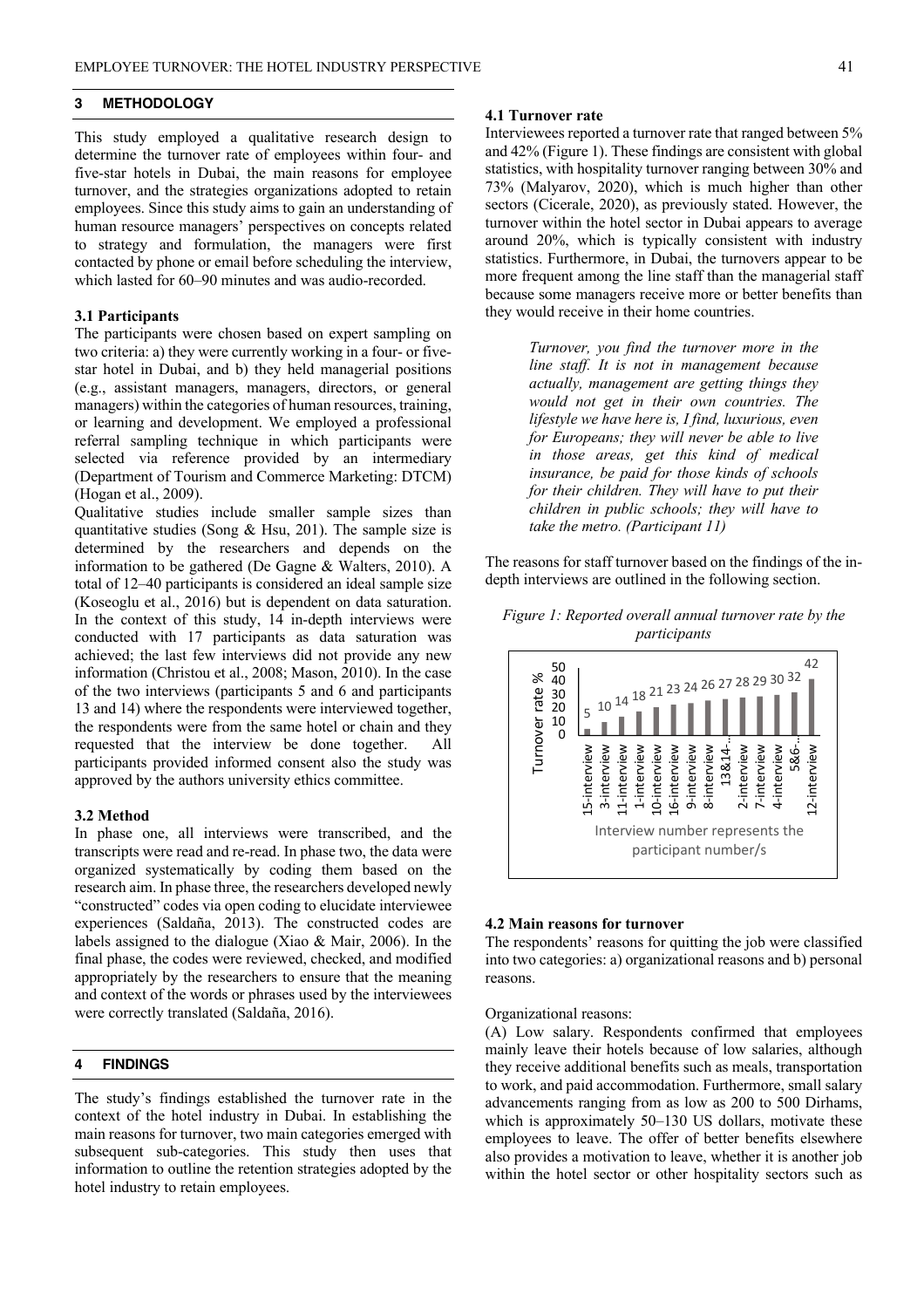*A lot of it is money….The main reason for this is that people find better opportunities and higher salaries. If you see staff from the kitchen or from housekeeping and F&B [food & beverage] if they go on to a standalone property like a hotel or a restaurant, they get almost double the salary. (Participant 9)*

The hotel industry employees in Dubai are mainly expatriates from India and the Philippines (Brien et al., 2019); therefore, every additional US dollar earned makes a big difference to their earnings in their home countries, as they typically support not only their immediate family but also their extended families back home (Gorney, 2014).

(B) Career progression is lacking. The second important and common sub-category leading to employee turnover was the lack of opportunity for career growth. The human resource executives highlighted that there are no opportunities for promotion or career advancement and thus employees sought higher aspirations and better career progression and positions elsewhere.

> *I know that people sometimes leave their companies because they will say, yeah, I am, let us say, a supervisor for the past three years and whenever I am asking my manager about what my next step is, nobody has an answer. Yes, I am happy there; my salary is really good, and it is enough, but okay I need to be something. I have a vision I have a goal in my life that in five years I would like to be like a restaurant manager, let us say, but I do not see it happening. (Participant 13 and 14)*

The hotel industry in Dubai is mainly composed of employees between the ages of 26 and 30 within the food, beverage, and room divisions (Haldorai et al., 2019). Younger employees desire better opportunities to improve their career growth (Meyers and van Woerkom, 2014), and in order to retain employees and save costs in terms of training and investments in hiring employees from overseas, career progression is a critical factor for the hotel industry.

(C) Unhappiness. Employee unhappiness was typically related to their relationships with managers or supervisors and management style within the hotel. It may also be related to salary; however, if the manager is good, salary is not a major criterion.

> *People leave because of two reasons, right? It is either that they are not happy with the management or, sorry, they are not happy with the overall hotel or they are not happy with managers. (Participants 5 and 6)*

*Not always happy with the salary (Participant 11)*

*If I have a great manager, great boss, great department, and great work, then money is not first on my mind for sure. I don't want to leave. I do not leave my place so that is absolutely key if I could pick one thing that I will focus on its leadership for sure. (Participant 2)*

Dimitrov (2012) highlighted that employees who are kept happy increase their commitment and retention. In the case of the hotel employees in Dubai, unhappiness appears to be directly related to employees' treatment by management.

(D) Cultural differences. The respondents highlighted that as employees come from different parts of the world, cultural differences tend to exist. Additionally, employees find it difficult to adjust to the country's culture, strict rules, and restrictions that may pose a threat to their lifestyle. In addition, differences in salaries and benefits exist between Arab, Western, and Asian expatriates (Emirates Woman, 2016).

> *Some of them, may be Dubai was a little bit different for them; some of them of course compared the pay in Euros with the pay in UAE, the restrictions, so even though I personally find that Dubai is very open, but for them the whole setup of a housing and you are not allowed to drink in the housing, and all of this for some people who are already 24 and 25, that is too restrictive. (Participant 12)*

(E) Involuntary termination. The employer's termination of employment is beyond employee control. In the hotel sector within Dubai, the respondents stated that employees lose their jobs due to redundancy or if they have failed the probation period because they lack the necessary skills for the job.

> *Usually termination, redundancy, does not pass probation or things like that. That is involuntary when the company is letting them go, so that anything when the company is letting you go that is involuntary. (Participants 5 and 6)*

> *The visa expired… their contract ends … they do not necessarily have the skill sets to be promoted so we lose them as a result of that. (Participant 1)*

# **4.3 Employee related reasons**

The hotel industry in general attracts a transient population, and Dubai, in particular, fails to attract the local workforce (Brien et al., 2019). In the case of hotel employees in Dubai, they find other opportunities, experience family-related issues, or undergo career changes.

(A) Better opportunities. These opportunities are centered on personal reasons or opportunities in competing hotels within a city or country.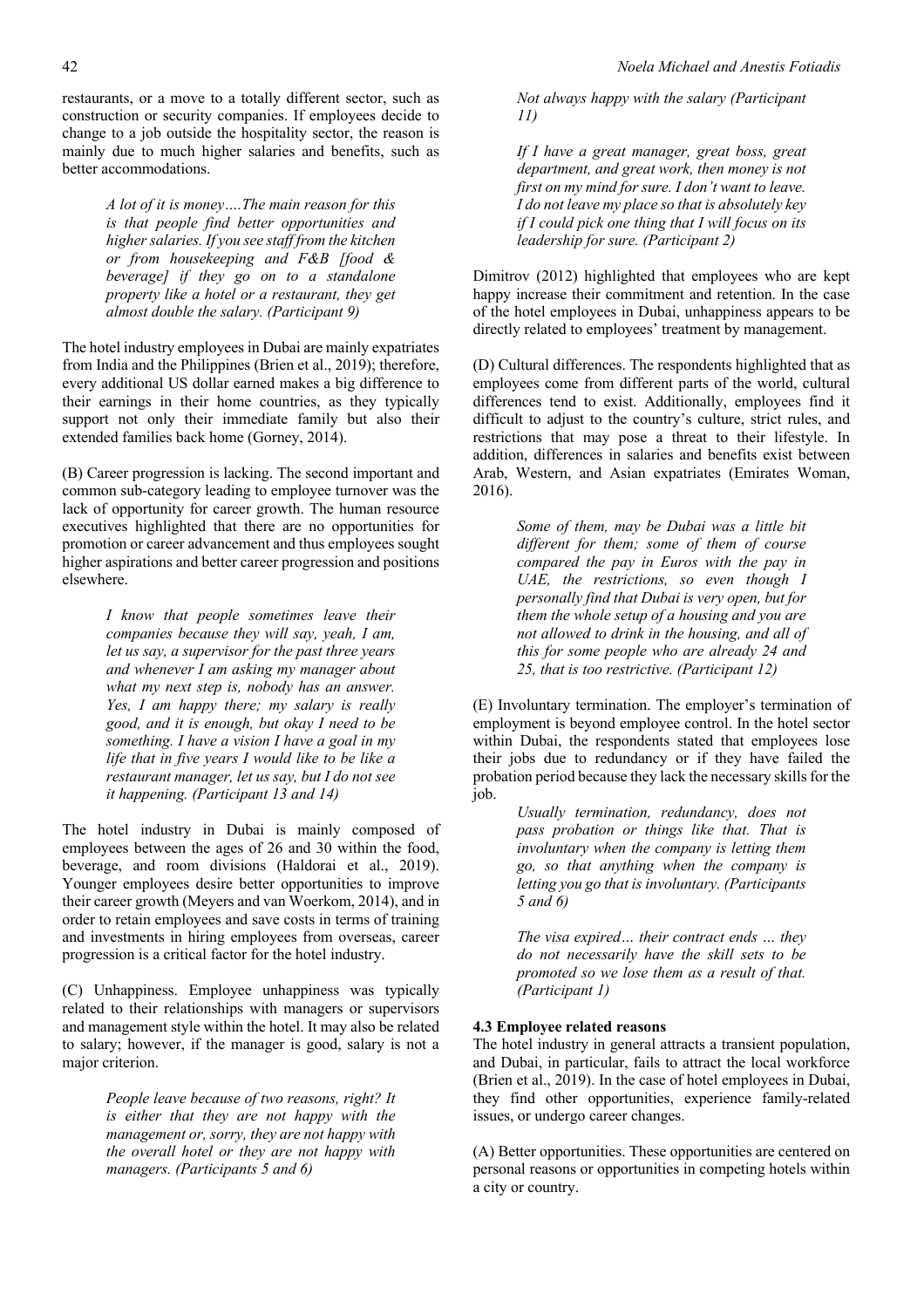*I would say mainly better job opportunities and personal reasons that I personally believe once again are better job opportunities, but people do not want to clearly communicate. (Participants 13 and 14)*

*New properties come up so that people want to go and join those properties, and those properties sometimes offer something better. (Participant 8*)

(B) Personal reasons. Personal reasons vary from employees returning to their home country, to getting married, to looking for a lifestyle change. Several studies have found that personal reasons centered around family relationships and distance from them are a cause of turnover intention (Abdien, 2019; Ohunakin et al., 2018) .

> *Relocation, many people decide to go back home once they finish their contract, or, you know, even some of our older staff, you know they have been with the company for quite some time, they decide, you know, they earned some money, they decide to go back home and open their business or something, you know, to manage themselves. (Participant 4)*

*They get married. (Participant 10)*

*They leave because of … the lifestyle. (Participant 12*)

(C) Career change. Employees seek something different.

*Some people leave the industry; they do not like hospitality, so it could be career change; it could be wanting a more administrative type of job. (Participant 7)*

McGinley (2012) pointed out that employees' skills acquired in the hotel industry are transferable across a variety of professions, and thus better opportunities, whether better wages or career progression, may be more attractive than staying.

#### **4.4 Strategies by four- and five-star hotels to retain employees**

(A) Promote a positive environment and company culture. The human resource executives highlighted that through good leadership, providing personal touches, speaking and listening to people, offering a people-oriented agenda, and creating an atmosphere of trust are key retention strategies.

> *Coming back to the environment, leadership and personal touch, honestly, are a pivotal part of retaining our talent. Strategic people's agenda ensures that we create that environment and trust with our leaders, with our employees (Participant 2)*

*Speak to the person and assure them that something is going to happen. (Participant 1)*

*Instill that feeling of being part of the team of being valued as a team member. (Participants 13 and 14)*

*We are trying to make our work and life balance also on a high level to bring better benefits to the company, to the team members' life; so it is all about employees' life; it is all about employees' willingness, all about employees' team members' way of living. (Participant 11)*

(B) Transfer opportunities. This includes transfers within the same hotel, among hotel properties domestically, or international transfers within the brand.

> *Allow people to go and explore different areas of the business, so I think that helps. (Participant 1)*

> *Apply within the same company. (Participant 12)*

> *Mobility internationally, they move across…. That helps retain them within [the brand], within the family so that a flexible approach to receiving and transferring talent within [the brand] globally, not only the United Emirates, plays a key part. (Participant 2)*

> *If at all possible, we try and transfer people to other hotels if they are not happy in the environment. This is something that we do; we try to keep them within the company because once you are [in Hotel A] so to speak, you know the company culture, our strategies…. our engagement activities that we do for the team members, the recognition programs we do; it all fall hand-in-hand with retention. (Participant 7)*

> *Retention is mainly trying to accommodate the person or look for something internally within the [X] properties. (Participant 2)*

(C) Talent and development planning. The human resource executives highlighted the strategies to retain employees that identify key players and provide them with a plan to help them grow within the hotel through training and career development.

> *[Hotel A] is one of the unique companies that believes in growth, and they assist, and they shape people to understand that [Hotel A] is a people's brand. We have a people's philosophy, which is called we care for people so they can be their best and so in that pipeline they also look after developments of people and where they want to go. (Participant 15)*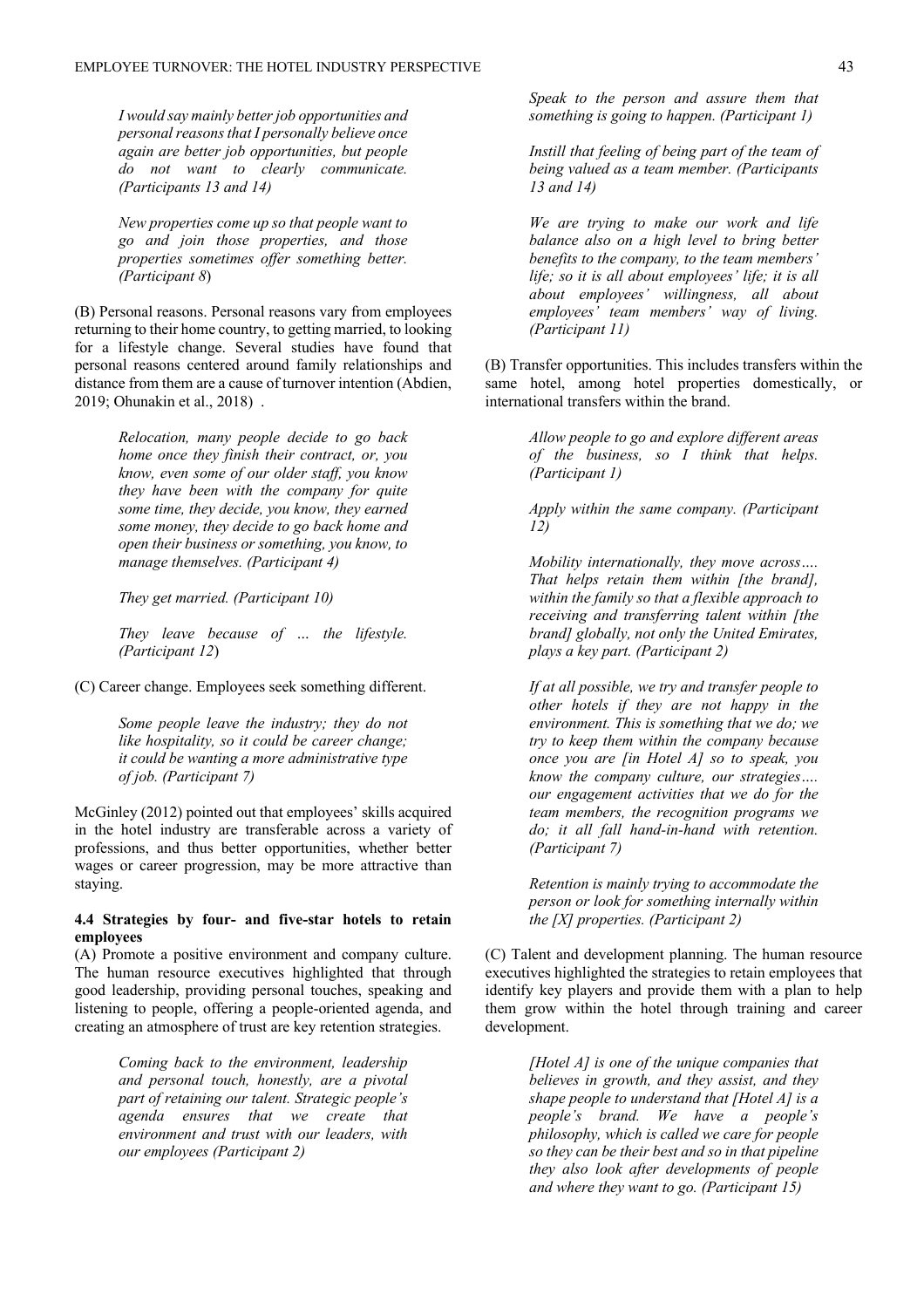*General talent and development and succession planning…. You know who the key players are; you need to ensure they are our top priority in ensuring they have a development plan in place that has a clear path to what they need…. Training and development and career and succession planning. (Participant 2)*

*Top talent, we pay more attention to that team member, and we see like what their plans for the future are. (Participant 9)*

*Cross training (Participant 5 and 6)*

*Talent management, learning opportunities. We are looking into growing our internal talents. (Participant 11)*

These findings highlight that the hotel sector in Dubai is people focused, employees are seen as their brand representatives, and there appears to be a culture of empowering and nurturing employees through training, development, and growth. Previous research has recognized the role of empowerment in increasing positive behavior among employees in the hospitality sector (Afsar et al, 2018; Lashley, 1995). Glaveli et al. (2019) identified that empowerment serves as the foundation for job satisfaction, which in turn is closely related to retention rates (Glaveli et al., 2019). Therefore, employee empowerment is vital for the career progression of employees in the hospitality industry.

(D) Exit interviews strategies. These are also in place to investigate why people are leaving the hotel through exit "interview analysis" which help identify the "reason why they are resigning" and determine if these reasons relate to "their managers, because of the salary, because of the service charge, from that we are creating a strategy" (Participant 3). Other retention strategies implemented based on exit interviews with employees include regular salary reviews, benefits review, annual salary increases, internal promotions, engagement activities, recognition programs, gratuity system, open-door policy, evaluations, and monthly gatherings and outings.

#### **5 CONCLUSION AND IMPLICATIONS**

For this study, in-depth interviews were conducted with four - and 5- star hotel senior management. This study's findings contribute to understanding employee turnover rate, the main reasons for this turnover, and the retention strategies adopted by the hotel sector to retain employees. The findings reveal that the challenges of the hotel sector in Dubai in terms of turnover rate tend to be in line with other countries around the world.

Some of the findings align with prior research, and some differ. This study found that the reasons for turnover are linked to both the organization and the employee. The organizational reasons that lead to employees leaving the hotel include low salaries, which appears to be a global challenge facing the hotel industry (Haldorai et al., 2019; Qui et al., 2015); career progression opportunities within the hotel, which was also been found in other studies (e.g., Meyers & van Woerkom, 2014; Scott & Revis, 2008); and involuntary termination, which was agreed with previous studies (Akgunduz & Sanli, 2017). The present study found that employees' unhappiness is linked to a lack of proper management and salary, but Mbah and Ikemefuna (2012) claimed that employee satisfaction is negatively related to employee turnover, management, and salary. Chen and Wu (2017) highlighted the importance of recruiting managers with good leadership skills to reduce turnover intention and improve employee well-being. Lastly, cultural differences between employees' nationalities are another reason for turnover and was linked to differences in salary and benefits. This finding could be more context-based, and it would be interesting to investigate if it is also a reason for turnover in other contexts.

The factors that relate to the employee linked to turnover intention include better opportunities, personal reasons, and career changes. These findings align with previous studies (e.g., Meyers & van Woerkom, 2014; Ohunakin et al., 2018). Respondents' solutions for reducing staff turnover revealed the importance of promoting a positive environment and company culture, transfer opportunities, talent and development planning, and exit interview strategies. Overall, these retention strategies were expressed as offering better conditions that included interacting with staff and providing fun days, prioritizing work-life balance, promoting employees, creating a better work environment, keeping employees happy, providing them with new opportunities, renewing contracts, and managing talent by assigning employees to a department and position matching their abilities, talents, passions, and personalities.

Talking with employees to learn the main issues and problems they encounter, enhance a culture of understanding among employees, and review and change employees' responsibilities. Internal promotion is a key retention strategy, especially for retaining valuable employees of an organization (Akrivos et al., 2007; Marinakou & Giousmpasoglou, 2019). Similarly, these findings highlight the crucial role of internal employability in retention strategies employed by human resource professionals in the hotel industry. Internal employability contributes to active employees' participation in their organization's learning processes and has a direct positive effect on long-term organizational commitment, thus reducing the intention to quit and saving costs for the organization (Sánchez-Manjavacas et al. 2014).

Leadership and management were other factors that led to employees leaving the job. The hotel sector demands great levels of collaboration between leaders and subordinates, which in turn is tied to both job satisfaction and performance (Lee et al., 2015). Servant leadership is a form of leadership that is oriented towards others within the organization and community and prioritizes the requirements and interests of others rather than oneself (Eva et al., 2019). Within the hotel sector, servant leadership results in customer-oriented organizational citizenship behavior and encourages excellent customer service among employees (Çizel et al., 2015; Wu et al., 2013). In addition, this form of leadership has a substantial effect on producing a trustworthy climate and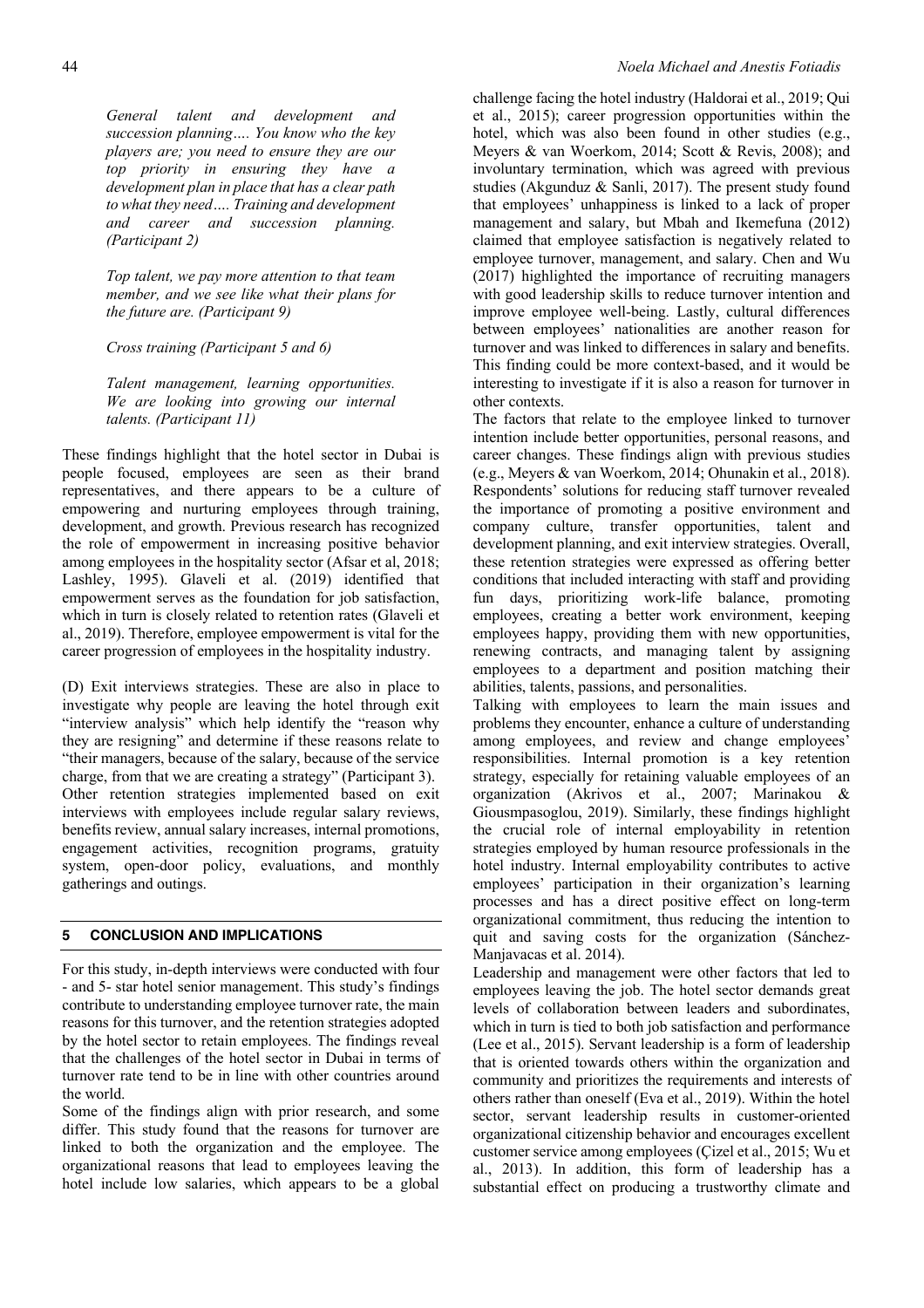increasing staff's organizational commitment and work engagement (Valahis et al, 2008, 2009; Ling et al., 2016). This study also affirms that leadership and leadership styles play a major role in shaping the social environment of hotels and in success.

The findings of this study highlight that the "social" and "economic" value are the key elements for human resource professionals to consider when developing employee benefits. These include, but are not limited to, discounts at facilities within the hotel and sister properties, special rates for friends and family on hotel bookings, and providing accommodation and meals to employees. These strategies are crucial, considering that family-work supportive policies boost job satisfaction (Kong et al., 2018).

This study makes a valuable contribution to scholarship on the hotel industry in Dubai. It is worth noting that, in order to retain employees, it is important that the sector pays attention to factors such as leadership, cultural differences, career progression, training and development, and social and economic benefits of employees. This will assist these hotels in reducing costs, attracting good talent, and retaining good employees. Furthermore, after the COVID-19 pandemic it is important for hospitality businesses to start focusing more inward (Fusté-Forné & Michael, 2021). Future studies should be conducted within the context of other countries in the region to explore whether similar issues exist and also across other sectors of the tourism industry, as the region attracts a great number of expatriate employees. One of the limitations of the study not considered was to examine turnover from the perspective of

employees.

## **6 AKNOWLEGMENT**

This paper was supported by the Office of Research, Zayed University (Cluster Fund R18035).

#### **REFERENCES**

- Abo-Murad, M., & AL-Khrabsheh, A. (2019). Turnover culture and crisis management: Insights from Malaysian hotel industry. Academy of Strategic Management Journal, 18(2), 1–14.
- Abdien, M . (2019). Impact of communication satisfaction and work-life balance on employee turnover intention . Journal of Tourism Theory and Research , 5(2), Futourism , 228-238 .
- Afsar, B., Shahjehan, A., & Shah, I. S. (2018). Frontline employees' high-performance work practices, trust in supervisor, jobembeddedness and turnover intentions in hospitality industry. International Journal of Contemporary Hospitality Management, 30(3), 1436-1452. https://doi.org/10.1108/IJCHM-11-2016-0633
- Akgunduz, Y., & Sanli, S. C. (2017). The effect of employee advocacy and perceived organizational support on job embeddedness and turnover intention in hotels. Journal of Hospitality and Tourism Management, 31, 118–125.
- Akrivos, C., Ladkin, A., & Reklitis, P. (2007). Hotel managers' career strategies for success. International Journal of Contemporary Hospitality Management, 19(2), 107–119.
- Barney, J. B., & Wright, P. M. (1998). On becoming a strategic partner: The role of human resources in gaining competitive advantage. Human Resource Management, 37(1), 31–46.
- Bresciani, S., Thrassou, A, & Demetris, V. (2012). Human resource management—Practices performance and strategy in the

Italian hotel industry. World Review of Entrepreneurship, Management and Sustainable Development, 8(4), 405–423.

- Boella, M. J., & Goss-Turner, S. (2019). Human resource management in the hospitality industry: A guide to best practice. Routledge.
- Buchman, D., Cain, L., & Terrell, J. (2020). Model frontline customer service providers' perspectives of success factors: An exploratory study. Journal of Human Resources in Hospitality & Tourism, 19(1), 102–130.
- Chen, H., Ayoun, B., & Eyoun, K. (2018). Work-Family conflict and turnover intentions: A study comparing China and U.S. hotel employees. Journal of Human Resources in Hospitality & Tourism, 17(2), 247–269.
- Chen, Tso-Jen., & Wu, Chi-Min (2017). Improving the turnover intention of tourist hotelemployees: Transformational leadership, leader-member exchange, and psychological contract breach. International Journal of Contemporary Hospitality Management, 29(7), 1914-1936.
- Christou, E., Valachis, I., & Anastasiadou, C. (2008). Research methodology in hospitality industry: The role of the inquiry paradigms.

www.ul.edu.lb/fthm/papers/3rd%20Axis/Methodology%20gr eece.doc

- Chuang, C., & Liao, H. (2010). Strategic human resource management in service context:Taking care of business by taking care of employees and customers. Personnel Psychology, 63(1), 153-196.
- Cheng, A., & Brown, A. (1998). HRM strategies and labour turnover in the hotel industry: A comparative study of Australia and Singapore. International Journal of Human Resource Management, 9(1), 136–154.
- Cicerale, Vincenzo, (2020). Turnover Rates in the Hospitality Industry and the Factors Contributing to Employee Loss or Retention. Hospitality Graduate Student Scholarship. 5. https://scholarsarchive.jwu.edu/hosp\_graduate/5
- Çizel, B., Çizel, R., & Ajanovic, E. (2015). Which hotel attributes matter for mass tourist: A qualitative research on tourists' review on trip advisor. People: International Journal of Social Sciences, 1(1), 632-642.
- De Gagne, J. C., & Walters, K. J. (2010). The lived experience of online educators: Hermeneutic phenomenology. Journal of Online Learning and Teaching, 6(2), 357–366.
- Delery, J. E., & Doty, D. H. (1996). Modes of theorizing in strategic human resource management: Tests of universalistic, contingency, and configurational performance predictions. Academy of Management Journal, 39(4), 802–835.
- Dickerson, J. P. (2009). The realistic preview may not yield career satisfaction. International Journal of Hospitality Management, 28(2), 297-299.
- Dimitrov, D. (2012). Sources of meaningfulness in the workplace: A study in the US hospitality sector. European Journal of Training and Development, 36(2/3), 351-371.
- Dusek, G. A., Ruppel, C. P., Yurova, Y., & Clarke, R. (2014). The role of employee service orientation in turnover in the US hotel industry. Journal of Organizational Culture, Communications and Conflict, 18(2), 87.
- Elbanna, S., & Elsharnouby, T. H. (2018). Revisiting the relationship between formal planning process and planning effectiveness. International Journal of Contemporary Hospitality Management, 30(2), 1016-1034.
- Elsharnouby, T. H., & Elbanna, S. (2021). Change or perish: Examining the role of human capital and dynamic marketing capabilities in the hospitality sector. Tourism Management, 82, 104184.
- Emirates Woman. (2016, March 21). Salary gap between nationalities in the GCC. https://emirateswoman.com/salarygap-between-nationalities-in-the-gcc/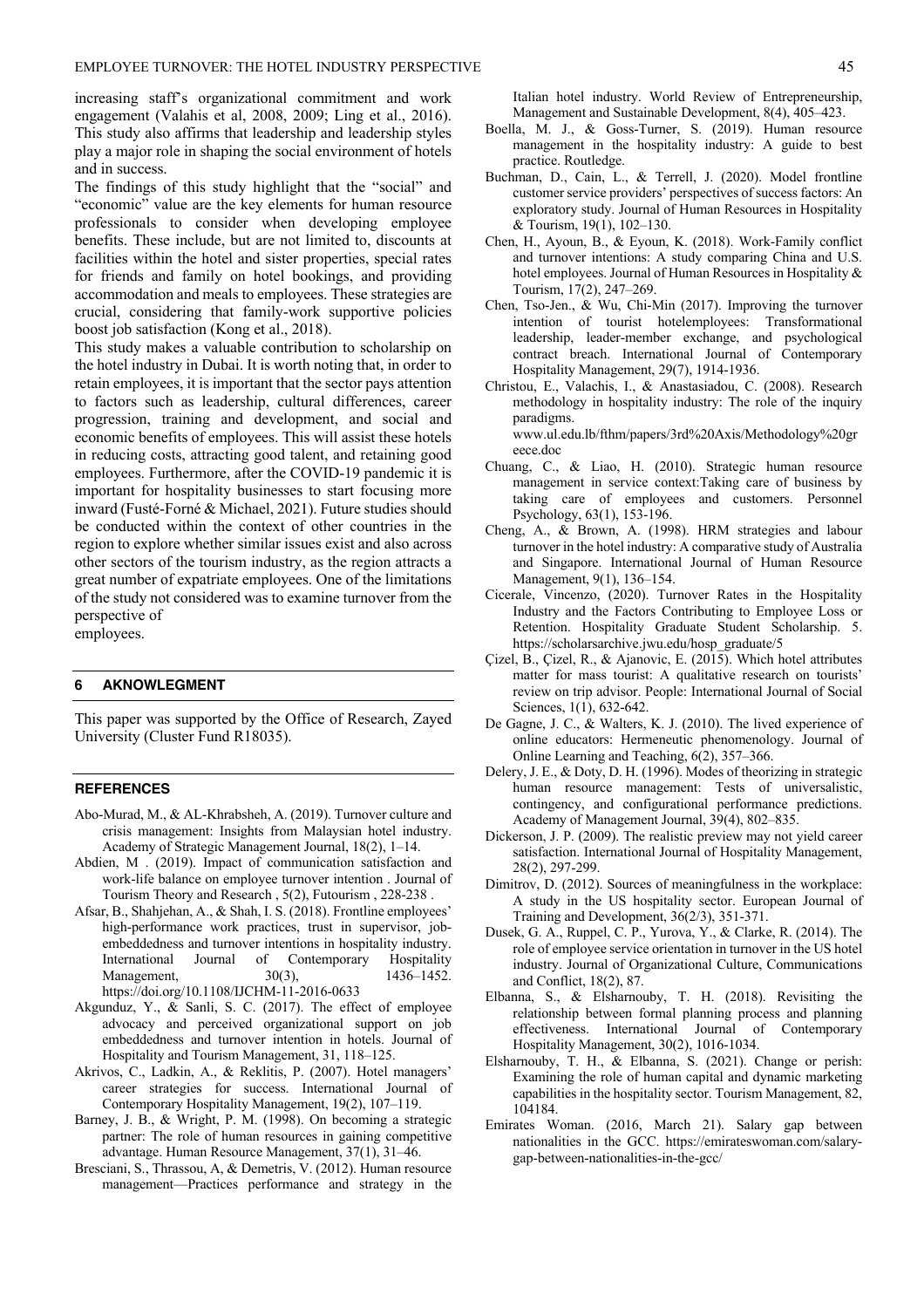- Eva, N., Robin, M., Sendjaya, S., van Dierendonck, D., & Liden, R. C. (2019). Servant Leadership: A systematic review and call for future research. The Leadership Quarterly, 30(1), 111-132.
- Ezeuduji, I.O. & Mbane, T.L. (2017). Business administration and business economics. Acta Universitatis Danubius Œconomica, 13(2), 5-16.
- Fok, R. H. M., & Yeung, R. M. W. (2016). Work attitudes of Generation Y in Macau's hotel industry: Management's perspective. Worldwide Hospitality and Tourism Themes, 8(1), 83–96.
- Fu, J., & Kapiki, S. (2016). Reengineering knowledge for e-tourism and hospitality curricula. Journal of Tourism, Heritage & Services Marketing, 2(2), 23-32.
- Fusté-Forné, F., & Michael, N. (2021). Limited tourism: travel bubbles for a sustainable future. Journal of Sustainable Tourism, 1-18. DOI: 10.1080/09669582.2021.1954654.
- Glaveli, N., Grigoroudis, E., & Manolitzas, P. (2019). Practical application of MSQ and MUSA methodology in determining critical job satisfaction factors of seasonal employees in summer destination luxury resorts. Tourism Management, 74, 426-437.
- Gordon, S., Adler, H., Day, J., & Sydnor, S. (2019). Perceived supervisor support: A study of select-service hotel employees. Journal of Hospitality and Tourism Management, 38, 82–90.
- Gordon, S., Tang, C.-H. H., Day, J., & Adler, H. (2019). Supervisor support and turnover in hotels. International Journal of Contemporary Hospitality Management, 31(1), 496–512.
- Gorney, C. (2014). Far from home. National Geographic https://www.nationalgeographic.com/magazine/article/guestworkers (accessed 2/5/2021)
- Hahn, J. (2020, October 24). Revealed: The world's top five cities for hotel development. Top Hotel News. https://tophotel.news/revealed-the-worlds-top-five-cities-forhotel-development/
- Haldorai, K., Kim, W. G., Pillai, S. G., Park, T. E., & Balasubramanian, K. (2019). Factors affecting hotel employees' attrition and turnover: Application of pull-pushmooring framework. International Journal of Hospitality Management, 83, 46–55.
- Haq, F , Seraphim, J , Medhekar, A . (2021). Branding Heritage Tourism in Dubai: A Qualitative Study . Advances in Hospitality and Tourism Research (AHTR), (article in press). DOI: 10.30519/ahtr.782679
- Hartline, M. D., & Jones, K. C. (1996). Employee performance cues in a hotel service environment: Influence on perceived service quality, value, and word-of-mouth intentions. Journal of Business Research, 35(3), 207–215.
- Hogan, J., Hogan, R., & Busch, C. M. (1984). How to measure service orientation. Journal of Applied Psychology, 69(1), 167.
- Hogan, S., Loft, J., Power, M., & Schulkin, J. (2009). Referral sampling: Using physicians torecruit patients. Survey Practice,  $2(9)$ , 1–5.
- Huang, S., van der Veen, R., & Song, Z. (2018). The impact of coping strategies on occupational stress and turnover intentions among hotel employees. Journal of Hospitality Marketing & Management, 27(8), 926-945
- Huang, C., Wu, K., & Zhang, Y. (2019). Understanding precedents for frontline employeeturnover in luxury hotels: Emotional intelligence as a unifying factor. Journal of
- Human Resources in Hospitality & Tourism, 18(1), 26-46.
- Josiam, B. M., Reynolds, J. S., Thozhur, S., Crutsinger, C., Baum, T., & Devine, F. G.
- (2008). Attitudes to work of generation Y students in hospitality management: A comparative analysis of students in the united states and the united kingdom. Journal of Foodservice Business Research, 11(3), 295-314.
- Karatepe, O. M., & Kilic, H. (2007). Relationships of supervisor support and conflicts in the work–family interface with the

selected job outcomes of frontline employees. Tourism Management, 28(1), 238-252.

- Karatepe, O. M., & Olugbade, O. A. (2009). The effects of job and personal resources on hotel employees' work engagement. International Journal of Hospitality Management, 28(4), 504– 512.
- Kondrasuk, J. N. (2012). The ideal performance appraisal is a format, not a form. Academy of Strategic Management Journal, 11(1), 115–130.
- Kong, H., Jiang, X., Chan, W., & Zhou, X. (2018). Job satisfaction research in the field of hospitality and tourism. International Journal of Contemporary Hospitality Management, 30(5), 2178–2194.
- Koseoglu, M A.., Rahimi, R., Okumus, F., & Liu, J. (2016). Bibliometric studies in tourism. Annals of Tourism Research, 61, 180–198.
- Kusluvan, S., Kusluvan, Z., Ilhan, I., & Buyruk, L. (2010). The human dimension: A review of human resources management issues in the tourism and hospitality industry. Cornell Hospitality Quarterly, 51(2), 171–214.
- Lashley, C. (1995). Towards an understanding of employee empowerment in hospitality services. International Journal of Contemporary Hospitality Management, 7(1), 27–32.
- Lee, J. (2012). Antecedents and consequences of employee engagement: Empirical study of hotel employees and managers [Unpublished doctoral dissertation]. Kansas State University.
- Lee, A. P., Teng, H.-Y., & Chen, C.-Y. (2015). Workplace relationship quality and employee job outcomes in hotel firms. Journal of Human Resources in Hospitality & Tourism, 14(4), 398–422.
- Lee, C., & Way, K. (2010). Individual employment characteristics of hotel employees that play a role in employee satisfaction and work retention. International Journal of Hospitality Management, 29(3), 344-353.
- Ling, Q., Liu, F., & Wu, X. (2016). Servant versus authentic leadership: Assessing effectiveness in China's hospitality industry. Cornell Hospitality Quarterly, 58(1), 53–68.
- Malyarov, N (2020, February 18). Retention in hospitality industry 2020. PressReader. https://blog.pressreader.com/retention-inhospitality-study-2020
- Marinakou, E., & Giousmpasoglou, C. (2019). Talent management and retention strategies in luxury hotels: Evidence from four countries. International Journal of Contemporary Hospitality Management, 31(10), 3855–3878.
- Mason, M. (2010). Sample size and saturation in PhD studies using qualitative interviews. Forum: Qualitative Social Research, 11(3).
- Mathis, R. L., & Jackson, J. H. (2000). Human Resource Management (9th ed.). South-Western College Publishing.
- Mbah, S. E., & Ikemefuna, C. O. (2012). Job satisfaction and employees' turnover intentions in total Nigeria plc. in Lagos State. International Journal of Humanities and Social Science, 2(14), 275–287.
- McGinley, S. (2012). Towards an integrated career change model in the hotel industry: A grounded theory approach [Unpublished master's thesis]. Pennsylvania State University.
- Mejia, C., Phelan, K. V., & Aday, J. B. (2015). Framework for success: Overcoming contemporary challenges of western expatriate managers in the chinese hospitality industry. Journal of Human Resources in Hospitality & Tourism, 14(2), 107- 132.
- Messersmith, J. G., & Guthrie, J. P. (2010). High performance work systems in emergent organizations: Implications for firm performance. Human Resource Management: Published in Cooperation with the School of Business Administration, the University of Michigan and in Alliance with the Society of Human Resources Management, 49(2), 241-264.